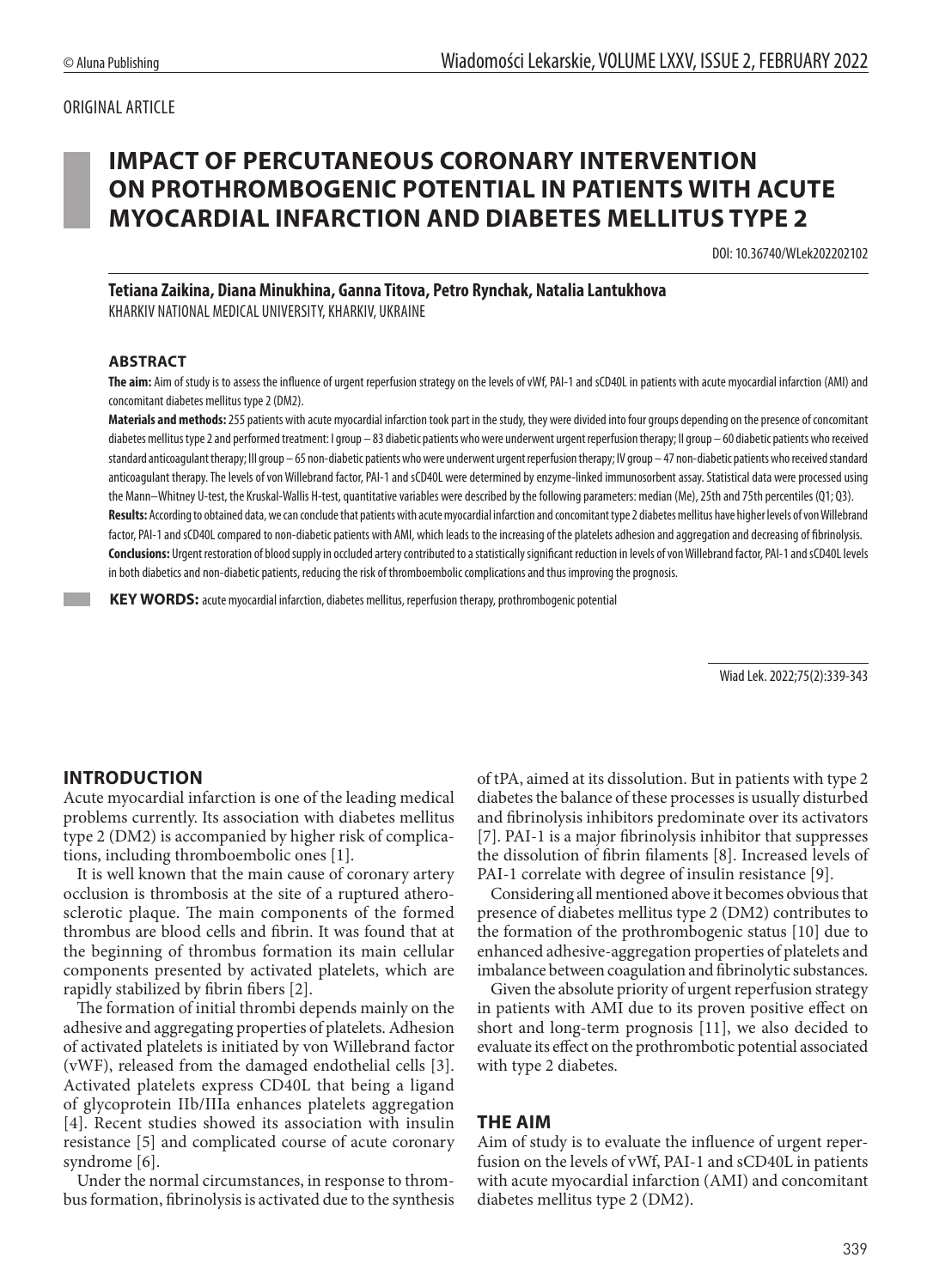Tetiana Zaikina et al.

**Table I.** Levels of vWf, PAI-1, sCD40L measured on the 1st day of AMI depending on the presence of concomitant DM2 (Me [Q1; Q3])

| <b>Parameter</b> | <b>Patients with AMI+DM2</b><br>$(n=73)$ | <b>Patients with AMI</b><br>$(n=57)$ | <b>Significance</b><br>of differences |
|------------------|------------------------------------------|--------------------------------------|---------------------------------------|
| vWf. AU/ml       | $1,97$ [1,82; 2,18]                      | 1,54 [1,36; 1,72]                    | $U=151,5; p<0.01$                     |
| PAI-1, ng/ml     | 68,85 [60,95; 71,1]                      | 53,1 [43,38; 59,6]                   | $U=800,5; p<0.01$                     |
| sCD40L, ng/ml    | 3,78 [3,67; 3,9]                         | 3,35 [2,88; 3,63]                    | $U=403; p<0.01$                       |





**Fig 1.** Box graphs of vWf values measured on the 10th day of AMI depending on the presence of concomitant DM2 and performed treatment

**Fig 2.** Box graphs of PAI-1 values measured on the 10th day of AMI depending on the presence of concomitant DM2 and performed treatment

### **MATERIALS AND METHODS**

255 patients with acute myocardial infarction were enrolled in the study. They were divided into 4 groups depending on the presence of concomitant diabetes mellitus type 2 and performed treatment: I group – 83 diabetic patients who were underwent urgent reperfusion; II group – 60 diabetic patients who received standard anticoagulant therapy; III group – 65 non-diabetic patients who were underwent urgent reperfusion; IV group – 47 non-diabetic patients who received standard anticoagulant therapy.

This research was carried out in compliance with all relevant diagnostic and treatment standards of the requirements for the ethical component of clinical trials (GCP, 1997). Before the study, patients were informed about the essence of the study, its purpose and possible results. All participants signed up the informed agreement. This study was approved by the local ethics committee in accordance to the recommendations of the ethical committees for biomedical research, Ukrainian legislation on health protection, the 2000 Helsinki Declaration and the directives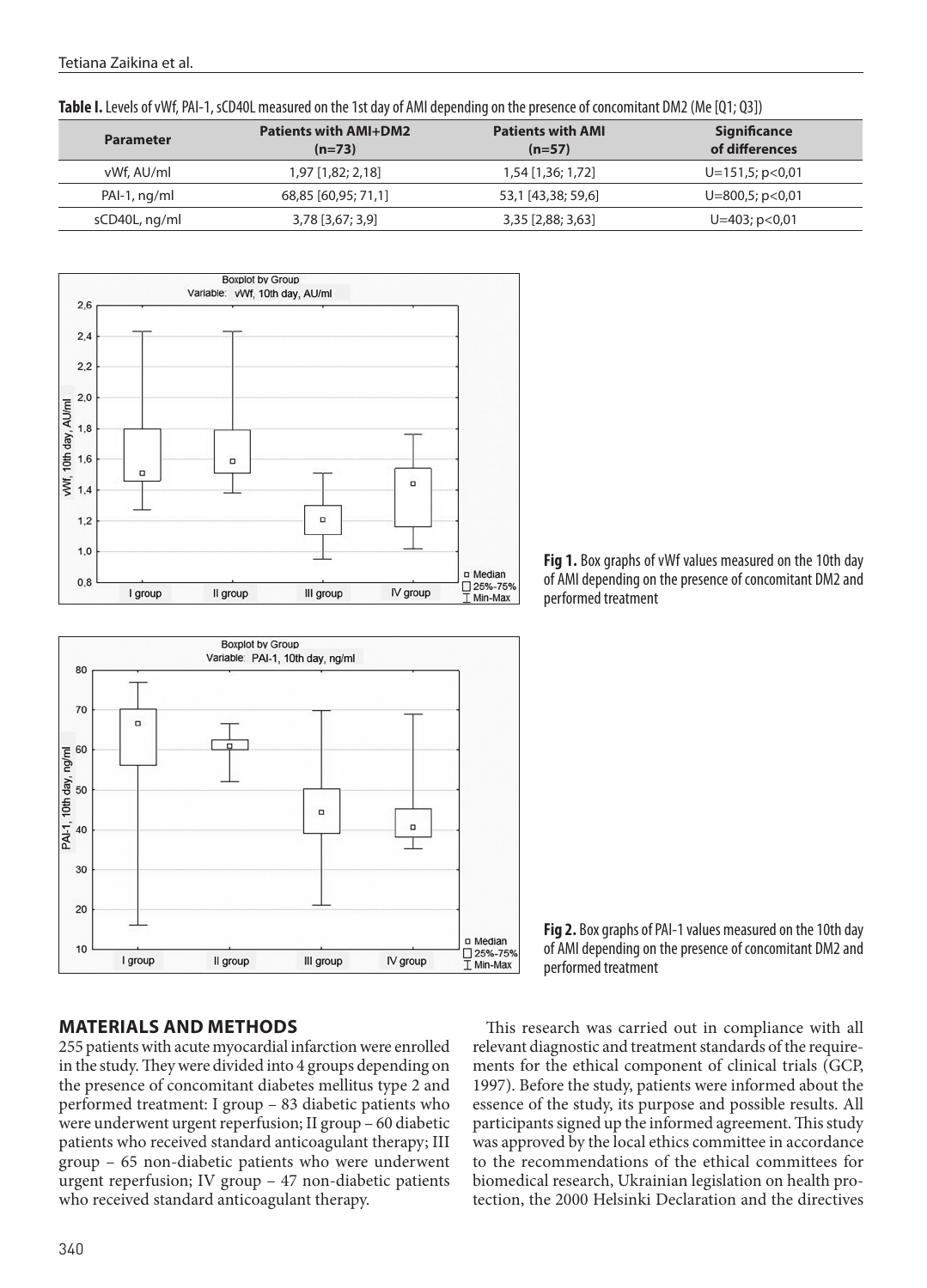

**Fig 3.** Box graphs of sCD40L values measured on the 10th day of AMI depending on the presence of concomitant DM2 and performed treatment

of the European Partnership 86/609 on the participation of people in biomedical research.

Acute myocardial infarction was diagnosed according to the Order of the Ministry of Health of Ukraine №455 dated 02.07.2014 «Unified clinical protocol of emergent, primary, secondary (specialized) and tertiary (highly specialized) medical aid and medical rehabilitation of the patients with acute coronary syndrome with elevated ST segment» on the basis of clinical, echocardiographic and biochemical criteria. Type 2 DM was diagnosed according to the Order of the Ministry of Health of Ukraine № 1118 dated 21.12.2012 «Standardized Clinical Protocol «Diabetes Mellitus Type 2».

Blood samples were obtained on the 1<sup>st</sup> and 10<sup>th</sup> days of AMI under the basal conditions, vWf blood serum levels were determined with commercial enzyme linked immunosorbent assay ELISA kit (Technoclone GmbH, Austria), PAI-1 blood serum levels were determined with commercial enzyme linked immunosorbent assay ELISA kit (Technoclone GmbH, Austria), sCD40-ligand blood serum levels were determined with commercial enzyme linked immunosorbent assay ELISA kit (YH Biosearch Laboratory, China) on the Automated EIA Analyzer "LabLine-90" (Austria). Statistical processing of results was performed using IBM SPSS Statistics software: quantitative variables were described by the following parameters: median (Me),  $25<sup>th</sup>$  and  $75<sup>th</sup>$  percentiles (Q1; Q3), the Mann–Whitney U-test was used for the assessment of the differences between two independent groups, the Kruskal-Wallis H-test was used for the assessment of the differences between four independent groups, р-statistical significance (p<0,05 is considered statistically significant).

#### **RESULTS**

Analyzing the levels of vWf on the first day of myocardial infarction (table I), we detected that in the group of diabetic patients the median vWf was considerably higher than in the group of non-diabetic – 1,97 AU/ml and 1,54 AU/ml respectively (U=151,5;  $p<0,01$ ), that indicates significantly more intense processes of platelets adhesion under conditions of concomitant disorders of carbohydrate metabolism.

Similar statistically significant differences between the study groups were found for the level of PAI-1: the median PAI-1 in diabetic patients was 68,85 ng/ml while in non-diabetic patients  $-53$ , 1 ng/ml respectively (U=800,5; p<0,01) which can contribute to inhibition of lysis of blood clots.

A similar trend was found for sCD40L, the median of which was significantly higher in the group of patients with concomitant type 2 diabetes compared to patients without concomitant type 2 diabetes – 3,78 ng/ml and 3,35 ng/ml respectively (U=403; p<0,01), indicating a high platelet aggregation potential.

Taking into account these results, it can be established that patients with acute myocardial infarction and concomitant type 2 diabetes mellitus experience prothrombotic status due to increased adhesion and aggregation properties of platelets on the background of inhibited fibrinolysis.

Urgent reperfusion strategy helps to improve outcomes for patients due to its positive impact on short and long-term prognosis [11]. However, it is interesting to note that in patients with AMI with concomitant DM2, urgent endovascular intervention is performed significantly less often than in patients without diabetes, although, according to modern guidelines for high-risk patients, tactics require greater determination aimed at reduction of the incidence of complications, including thromboembolic complications, to which these patients are prone [12]. We decided to analyze how PCI affects the mediators of thrombosis studied by us and whether there are differences depending on the co-existing DM2.

According to obtained data, we can conclude that urgent reperfusion had a positive impact on the dynamics of the studied indicators, determined on the 10th day of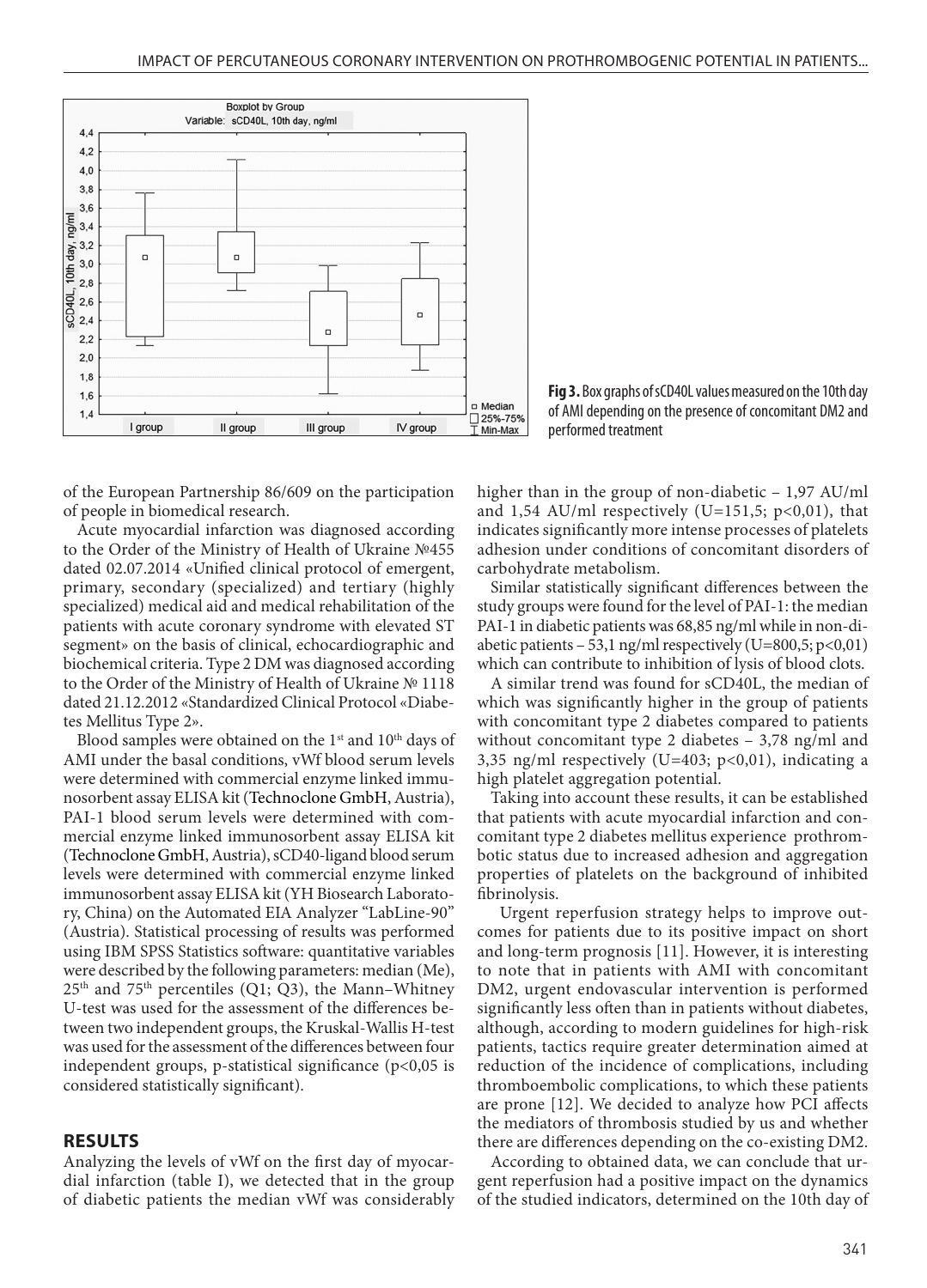AMI: reperfusion therapy contributed to a statistically significant reduction in the levels of vWf (H=60,421; p<0,01) (fig.1), PAI-1 (H=48,434; p<0,01) (fig.2), sCD40L  $(H=47,614; p<0,01)$  (fig.3) in the groups of diabetic and non-diabetic patients.

## **DISCUSSION**

Obtained results correlate with recent studies that showed positive impact of PCI on the vWF dynamics and significantly higher risk of development of major adverse cardiovascular events in patients with increased residual levels of vWF after performed PCI due to myocardial infarction. The authors confidently call the Willebrand factor an essential risk marker in patients with acute coronary syndrome and offer to use it for the assessment of long-term prognosis after acute coronary events [13].

The positive effect of percutaneous coronary intervention on the marker of platelet aggregation activity-sC-D40L was demonstrated in several recent investigations where invasive approach to the treatment of acute coronary syndrome also contributed to a more significant reduction in sCD40L compared with conservative therapy in diabetic [12] and non-diabetic patients [14].

PCI was also accompanied by a decrease in the level of PAI-1 in the dynamics of patients with and without disorders of carbohydrate metabolism, but still in the literature there are conflicting data on its prognostic value in predicting of adverse cardiovascular events [15].

Given the results, it can be argued that urgent reperfusion strategy reduces the prothrombotic potential in patients with acute myocardial infarction, regardless of concomitant insulin resistance by reducing the adhesive-aggregation properties of platelets and inhibition of antifibrinolytic effects.

# **CONCLUSIONS**

Patients with acute myocardial infarction and concomitant type 2 diabetes mellitus have higher levels of von Willebrand factor, PAI-1 and sCD40L compared to non-diabetic patients with AMI, which contributes to the formation of prothrombotic potential.

Reperfusion therapy has significantly reduced levels of von Willebrand factor, PAI-1 and sCD40L levels in both diabetics and non-diabetic patients with acute myocardial infarction, reducing the risk of thromboembolic complications and thus improving the prognosis.

### **REFERENCES**

- 1. Rawshani A., Rawshani A., Franzén S. et al. Risk Factors, Mortality, and Cardiovascular Outcomes in Patients with Type 2 Diabetes. N Engl J Med. 2018; 379: 633. doi: 10.1056/NEJMoa1800256
- 2. Gabbasov Z.A., Ryzhkova Y.V. [Platelet phenotype and myocardial infarction]. Kreativnaya kardiologiya. 2014; 2: 48-59. (in Russian).
- 3. Schneider M.F., Fallah M.A., Mess C. et al. Platelet adhesion and aggregate formation controlled by immobilised and soluble VWF. BMC Mol and Cell Biol. 2020; 21: 64. doi: 10.1186/s12860-020-00309-7.
- 4. Eskafi S., Raaz D. Patients with acute coronary syndrome express enhanced CD40 ligand/CD154 on platelets CD. Heart. 2001; 86(6): 649-5. doi: 10.1136/heart.86.6.649.
- 5. Zaikina T.S. [Relationships between sCD40-ligand levels, severity of insulin resistance and blood lipid profile in patients with acute myocardial infarction with concomitant type 2 diabetes]. Vіsnik problem bіologії і meditsini. 2015; 3 (120): 118–122. (in Ukrainian).
- 6. Napoleão P., Carmo M., Pinheiro T. Prognostic evaluation of soluble CD40L in acute myocardial infarction: is not fancy, is science! Ann Transl Med. 2017; 5(4): 90. doi: 10.21037/atm.2017.01.58.
- 7. Zolotukhina Y.A. Features of changes in coagulation and fibrinolytic activity in patients with ischemic heart disease and concomitant type 2 diabetes mellitus, depending on the presence of diabetic vascular complications. Mizhnarodnyi Endokrynolohichnyi Zhurnal. 2018; 14(8): 734-739. (in Ukrainian). doi: 10.22141/2224-0721.14.8.2018.154852.
- 8. Song C., Burgess S., Eicher J.D. et al. Causal Effect of Plasminogen Activator Inhibitor Type 1 on Coronary Heart Disease. J Am Heart Assoc. 2017; 6(6):e004918. doi: 10.1161/JAHA.116.004918.
- 9. Yarmolinsky J., Bordin Barbieri N., Weinmann T. et al. Plasminogen activator inhibitor-1 and type 2 diabetes: a systematic review and meta-analysis of observational studies. Sci Rep. 2016; 6: 17714. doi: 10.1038/srep17714.
- 10. Picard F., Adjedj J., Varenne O. Diabetes Mellitus, a prothrombotic disease. Ann Cardiol Angeiol (Paris). 2017; 66(6): 385-2. doi: 10.1016/j. ancard.2017.10.011.
- 11. Kytö V., Prami T., Khanfir H. et al. Usage of PCI and long-term cardiovascular risk in post-myocardial infarction patients: a nationwide registry cohort study from Finland. BMC Cardiovasc Disord. 2019; 19: 123. doi: 10.1186/s12872-019-1101-8.
- 12. Belen'kova Y.A., Karetnikova V.N., Dyachenko A.O. [Efficacy of percutaneous coronary intervention in patients with ST-segment elevation myocardial infarction in the presence of impaired glucose tolerance and diabetes mellitus]. Kardiologiya. 2014; 11: 4-10. doi: 10.18565/cardio.2014.11.4-10
- 13. Tscharre M., Tentzeris I., Vogel B. et al. Von Willebrand factor and ADAMTS13 and long-term outcomes in patients undergoing percutaneous coronary intervention. Throm Res. 2020; 196: 31. doi: 10.1016/j.thromres.2020.08.018.
- 14. Qing-Bo C., Zeng-Lei H., Xue-Yu S. et al. Primary versus delayed percutaneous coronary intervention in terms of autonomic nervous function, inflammatory responses and cardiac function. Int J Clin Exp Med. 2016; 9(7): 14604.
- 15. Jung R., Motazedian P., Ramirez D. et al. Association between plasminogen activator inhibitor-1 and cardiovascular events: a systematic review and meta-analysis. Thromb J. 2018; 16:12. doi: 10.1186/s12959-018-0166-4.

### **ORCID and contributionship:**

*Tetiana Zaikina: 0000-0003-1587-2146B-D,F Diana Minukhina: 0000-0003-4091-5849 B,C Ganna Titova: 0000-0001-6876-083XA,E Petro Rynchak: 0000-0002-7413-0970 A,E Natalia Lantukhova: 0000-0003-4713-7971A,E*

### **Conflict of interest:**

*The Authors declare no conflict of interest.*